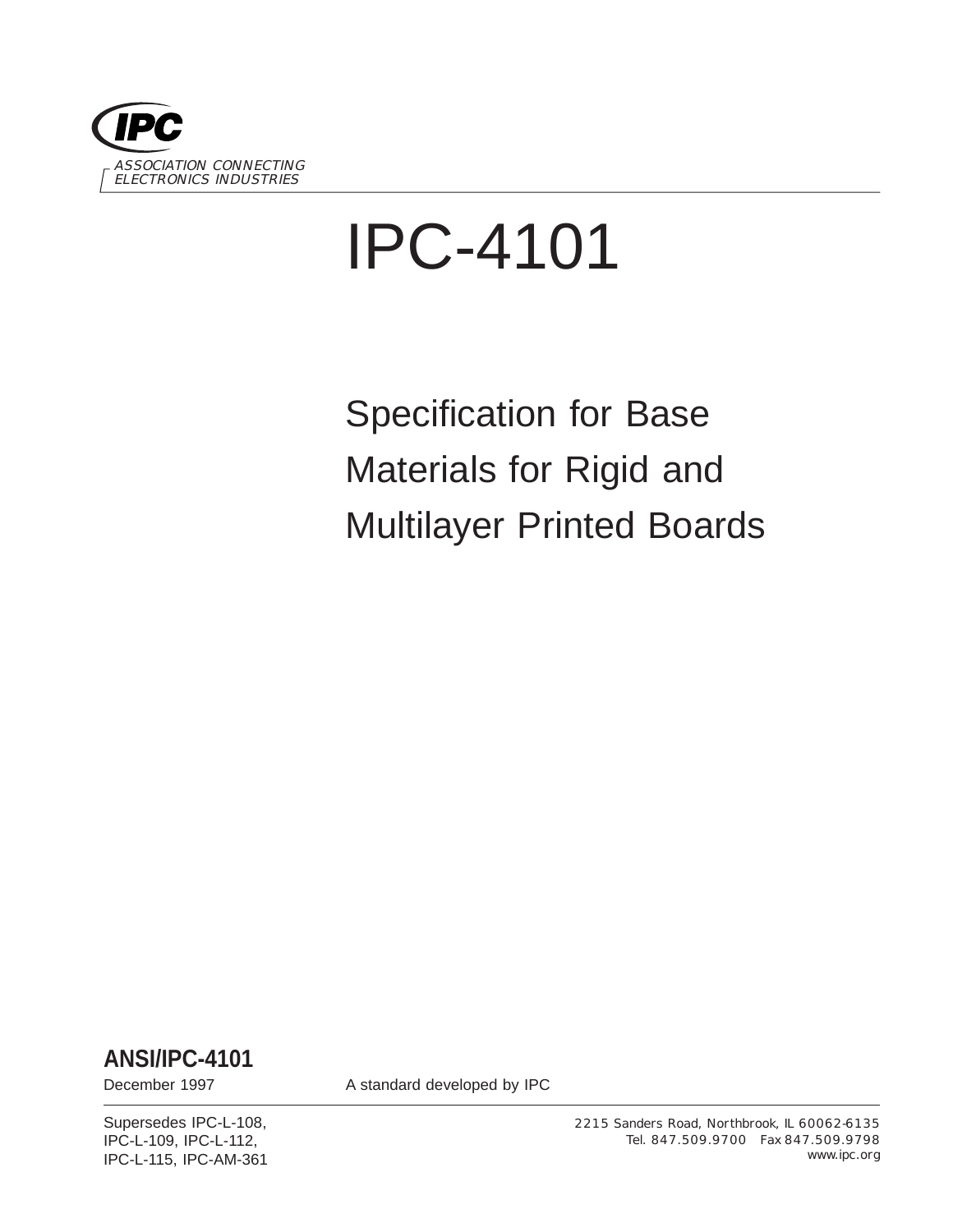## **Table of Contents**

| 1.0    |                                                 |  |
|--------|-------------------------------------------------|--|
| 1.1    |                                                 |  |
| 1.2    |                                                 |  |
| 1.2.1  |                                                 |  |
| 1.2.2  |                                                 |  |
| 1.2.3  |                                                 |  |
| 1.2.4  |                                                 |  |
| 1.2.5  |                                                 |  |
| 1.2.6  |                                                 |  |
| 1.2.7  |                                                 |  |
| 1.2.8  |                                                 |  |
| 1.3    |                                                 |  |
| 2.0    |                                                 |  |
| 2.1    |                                                 |  |
| 2.2    | National Conference of Standards                |  |
|        |                                                 |  |
| 2.3    |                                                 |  |
| 3.0    |                                                 |  |
| 3.1    |                                                 |  |
| 3.1.1  |                                                 |  |
| 3.1.2  |                                                 |  |
| 3.1.3  | Manufacturer's Quality System 4                 |  |
| 3.1.4  |                                                 |  |
| 3.1.5  |                                                 |  |
| 3.1.6  |                                                 |  |
| 3.1.7  |                                                 |  |
| 3.1.8  |                                                 |  |
| 3.1.9  |                                                 |  |
| 3.1.10 |                                                 |  |
| 3.1.11 |                                                 |  |
| 3.1.12 | Independent Third Party Assessment 4            |  |
| 3.2    |                                                 |  |
| 3.3    |                                                 |  |
| 3.4    |                                                 |  |
| 3.4.1  |                                                 |  |
| 3.4.2  |                                                 |  |
| 3.5    | Verification of Manufacturer's Quality System 5 |  |
| 3.6    |                                                 |  |
| 3.7    |                                                 |  |
| 3.7.1  |                                                 |  |
| 3.7.2  |                                                 |  |
| 3.7.3  |                                                 |  |
| 3.8    |                                                 |  |
| 3.8.1  |                                                 |  |
| 3.8.2  |                                                 |  |
|        |                                                 |  |

| 3.8.3  |                                                |  |
|--------|------------------------------------------------|--|
| 3.8.4  |                                                |  |
| 3.9    |                                                |  |
| 3.9.1  | Physical Requirements Laminate Materials  12   |  |
| 3.9.2  | Physical Requirements Prepreg Materials  12    |  |
| 3.10   |                                                |  |
| 3.10.1 | Chemical Requirements Laminate Materials  13   |  |
| 3.10.2 | Chemical Requirements Prepreg Materials 14     |  |
| 3.11   |                                                |  |
| 3.11.1 | Electrical Requirements Laminate Materials  14 |  |
| 3.11.2 | Electrical Requirements Prepreg Materials 14   |  |
| 3.12   | Environmental Requirements  14                 |  |
| 3.12.1 | <b>Environmental Requirements Laminate</b>     |  |
| 3.12.2 | <b>Environmental Requirements Prepreg</b>      |  |
| 3.12.3 | Visual and Dimensional Requirements            |  |
|        |                                                |  |
| 3.13   |                                                |  |
| 3.13.1 | Marking Laminate Materials 15                  |  |
| 3.13.2 | Marking Prepreg Materials 15                   |  |
| 3.13.3 | Marking of Shipping Containers 15              |  |
| 3.14   |                                                |  |
| 3.15   |                                                |  |
| 3.16   |                                                |  |
| 4.0    | QUALITY ASSURANCE PROVISIONS  15               |  |
| 4.1    |                                                |  |
| 4.2    |                                                |  |
| 4.2.1  | Test Equipment and Inspection Facilities  16   |  |
| 4.2.2  | Standard Laboratory Conditions 16              |  |
| 4.3    |                                                |  |
| 4.3.1  |                                                |  |
| 4.3.2  |                                                |  |
| 4.3.3  |                                                |  |
| 4.4    | Quality Conformance Inspection  16             |  |
| 4.4.1  | Quality Conformance Inspection 16              |  |
| 4.5    | Statistical Process Control (SPC) 16           |  |
| 5.0    | <b>PREPARATION FOR DELIVERY  17</b>            |  |
| 5.1    |                                                |  |
| 5.2    |                                                |  |
| 6.0    |                                                |  |
| 6.1    |                                                |  |
| 6.1.1  | Ordering Data Laminate Materials 17            |  |
| 6.1.2  | Ordering Data Prepreg Materials  17            |  |
| 6.2    |                                                |  |
|        |                                                |  |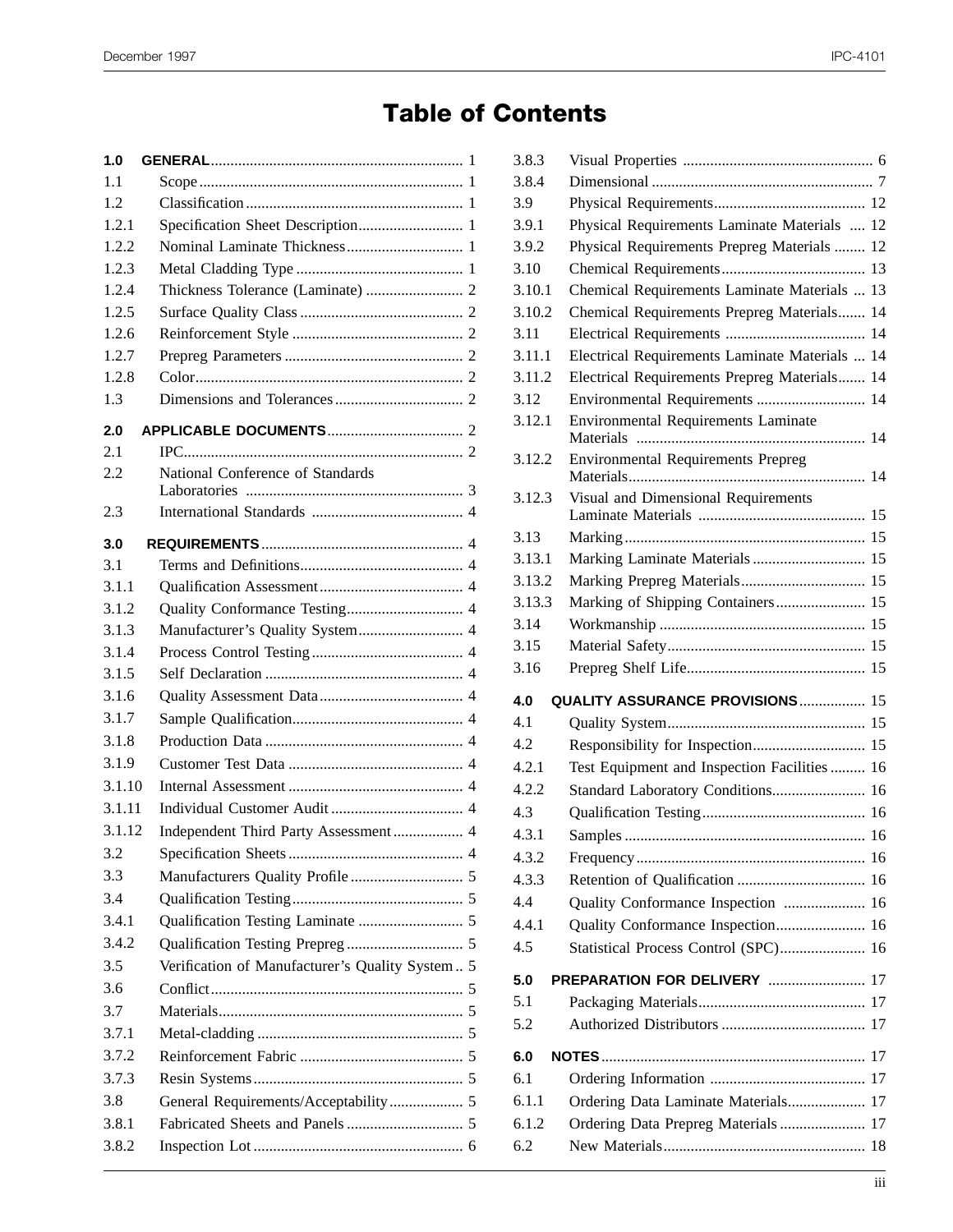#### IPC-4101 December 1997

#### **Figures**

Figure 1 Thickness Tolerance For Class D Materials....... 11

#### **Tables**

| Table 1  |                                            |
|----------|--------------------------------------------|
| Table 2  |                                            |
| Table 3  | Permissible Variation                      |
| Table 4  | Permissible Variation                      |
| Table 5  | Reference Information and Test Frequency   |
| Table 6  | Reference Information and Test Frequency   |
| Table 7  | Thickness and Tolerances for Laminates  12 |
| Table 8  |                                            |
| Table 9  | Sampling Plan for 1 Month                  |
| Table 10 | Sampling Plan for 1 Month                  |